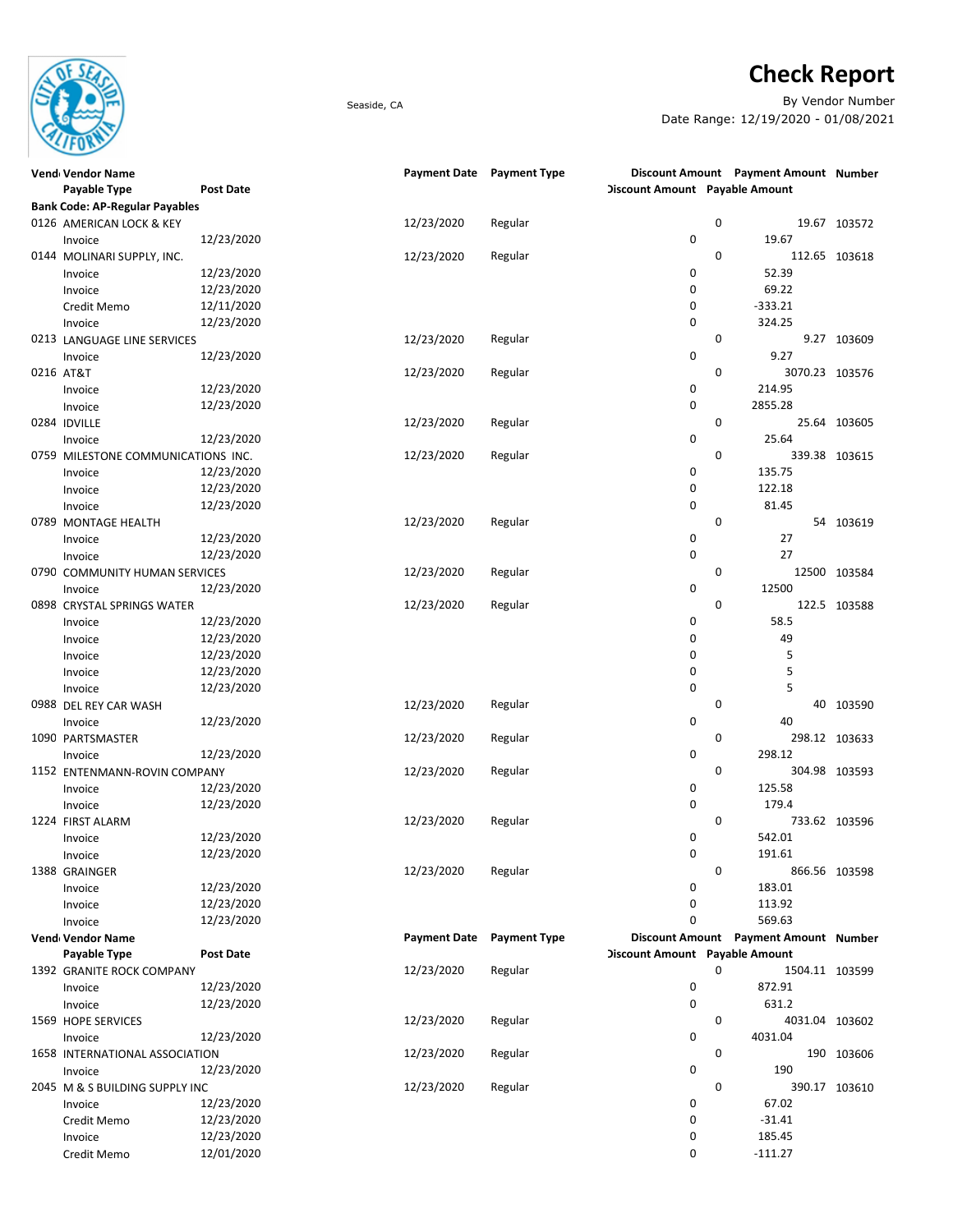| Invoice                                         | 12/23/2020                                            |                     |                           | 0                              |   | 280.38                                |                      |
|-------------------------------------------------|-------------------------------------------------------|---------------------|---------------------------|--------------------------------|---|---------------------------------------|----------------------|
| 2102 MARTIN'S IRRIGATION SUPPLY, INC.           |                                                       | 12/23/2020          | Regular                   |                                | 0 |                                       | 93.7 103613          |
| Invoice                                         | 12/23/2020                                            |                     |                           | 0                              |   | 93.7                                  |                      |
|                                                 |                                                       |                     |                           |                                | 0 |                                       |                      |
| 2184 MISSION LINEN SERVICE                      |                                                       | 12/23/2020          | Regular                   |                                |   |                                       | 152 103616           |
| Invoice                                         | 12/23/2020                                            |                     |                           | 0                              |   | 3.36                                  |                      |
| Invoice                                         | 12/23/2020                                            |                     |                           | 0                              |   | 78.18                                 |                      |
| Invoice                                         | 12/23/2020                                            |                     |                           | 0                              |   | 70.46                                 |                      |
| 2186 MISSION UNIFORM SERVICE                    |                                                       | 12/23/2020          | Regular                   |                                | 0 |                                       | 1477.02 103617       |
| Invoice                                         | 12/23/2020                                            |                     |                           | 0                              |   | 381.42                                |                      |
| Invoice                                         | 12/23/2020                                            |                     |                           | 0                              |   | 96.92                                 |                      |
|                                                 |                                                       |                     |                           |                                |   |                                       |                      |
| Invoice                                         | 12/23/2020                                            |                     |                           | 0                              |   | 38.56                                 |                      |
| Invoice                                         | 12/23/2020                                            |                     |                           | 0                              |   | 316.83                                |                      |
| Invoice                                         | 12/23/2020                                            |                     |                           | 0                              |   | 129.32                                |                      |
| Invoice                                         | 12/23/2020                                            |                     |                           | 0                              |   | 96.92                                 |                      |
| Invoice                                         | 12/23/2020                                            |                     |                           | 0                              |   | 35.49                                 |                      |
|                                                 | 12/23/2020                                            |                     |                           | 0                              |   | 129.32                                |                      |
| Invoice                                         |                                                       |                     |                           |                                |   |                                       |                      |
| Invoice                                         | 12/23/2020                                            |                     |                           | 0                              |   | 96.92                                 |                      |
| Invoice                                         | 12/23/2020                                            |                     |                           | 0                              |   | 155.32                                |                      |
| 2205 MONTEREY CO. CONVENTION & VISITOR'S BUREAU |                                                       | 12/23/2020          | Regular                   |                                | 0 |                                       | 18466.47 103622      |
| Invoice                                         | 12/23/2020                                            |                     |                           | 0                              |   | 16034.04                              |                      |
| Invoice                                         | 12/23/2020                                            |                     |                           | 0                              |   | 2432.43                               |                      |
|                                                 |                                                       |                     |                           |                                |   |                                       |                      |
| 2300 MONTEREY COUNTY TAX COLLECTOR              |                                                       | 12/23/2020          | Regular                   |                                | 0 |                                       | 8261.98 103623       |
| Invoice                                         | 12/23/2020                                            |                     |                           | 0                              |   | 8261.98                               |                      |
| 2338 MONTEREY PENINSULA WATER                   |                                                       | 12/23/2020          | Regular                   |                                | 0 |                                       | 5380.54 103629       |
| Invoice                                         | 12/23/2020                                            |                     |                           | 0                              |   | 5380.54                               |                      |
| 2342 MONTEREY REGIONAL WASTE                    |                                                       | 12/23/2020          | Regular                   |                                | 0 |                                       | 178.1 103630         |
|                                                 | 12/23/2020                                            |                     |                           | 0                              |   | 178.1                                 |                      |
| Invoice                                         |                                                       |                     |                           |                                |   |                                       |                      |
| 2426 McDONALD REFRIGERATION INC                 |                                                       | 12/23/2020          | Regular                   |                                | 0 |                                       | 149 103614           |
| Invoice                                         | 12/23/2020                                            |                     |                           | 0                              |   | 149                                   |                      |
| 2610 JAN N. OGLESBY                             |                                                       | 12/23/2020          | Regular                   |                                | 0 |                                       | 500 103603           |
| Invoice                                         | 12/23/2020                                            |                     |                           | 0                              |   | 500                                   |                      |
| 2746 PENINSULA POOL SERVICE                     |                                                       | 12/23/2020          | Regular                   |                                | 0 |                                       | 70.47 103634         |
|                                                 | 12/23/2020                                            |                     |                           | 0                              |   | 70.47                                 |                      |
| Invoice                                         |                                                       |                     |                           |                                |   |                                       |                      |
| Vend Vendor Name                                |                                                       | <b>Payment Date</b> | <b>Payment Type</b>       |                                |   | Discount Amount Payment Amount Number |                      |
| Payable Type                                    | <b>Post Date</b>                                      |                     |                           | Discount Amount Payable Amount |   |                                       |                      |
| 2849 PREMIUM AUTO PARTS, INC.                   |                                                       | 12/23/2020          | Regular                   |                                | 0 |                                       | 504.36 103635        |
|                                                 |                                                       |                     |                           |                                |   |                                       |                      |
|                                                 |                                                       |                     |                           |                                |   |                                       |                      |
| Credit Memo                                     | 12/23/2020                                            |                     |                           | 0                              |   | $-22.04$                              |                      |
| Invoice                                         | 12/23/2020                                            |                     |                           | 0                              |   | 20.72                                 |                      |
| Invoice                                         | 12/23/2020                                            |                     |                           | 0                              |   | 166.08                                |                      |
| Invoice                                         | 12/23/2020                                            |                     |                           | 0                              |   | 7.27                                  |                      |
| Invoice                                         | 12/23/2020                                            |                     |                           | 0                              |   | 180.14                                |                      |
|                                                 |                                                       |                     |                           | 0                              |   |                                       |                      |
| Invoice                                         | 12/23/2020                                            |                     |                           |                                |   | 58.93                                 |                      |
| Invoice                                         | 12/23/2020                                            |                     |                           | 0                              |   | 6.53                                  |                      |
| Invoice                                         | 12/23/2020                                            |                     |                           | 0                              |   | 8.59                                  |                      |
| Invoice                                         | 12/23/2020                                            |                     |                           | 0                              |   | 17.43                                 |                      |
| Invoice                                         | 12/23/2020                                            |                     |                           | 0                              |   | 37.04                                 |                      |
| Invoice                                         | 12/23/2020                                            |                     |                           | 0                              |   | 23.67                                 |                      |
|                                                 |                                                       |                     |                           |                                |   | Discount Amount Payment Amount Number |                      |
| Vend Vendor Name                                |                                                       |                     | Payment Date Payment Type |                                |   |                                       |                      |
| Payable Type                                    | <b>Post Date</b>                                      |                     |                           | Discount Amount Payable Amount |   |                                       |                      |
| <b>Bank Code: PY-Payroll Payables</b>           |                                                       |                     |                           |                                |   |                                       |                      |
| 2877 PUBLIC EMPLOYEES' RETIREMENT SYSTEM        |                                                       | 12/28/2020          | <b>Bank Draft</b>         |                                | 0 |                                       | 120901.75 1001719455 |
| Invoice                                         | 12/03/2020                                            |                     |                           | 0                              |   | 120901.75                             |                      |
| 2877 PUBLIC EMPLOYEES' RETIREMENT SYSTEM        |                                                       | 12/28/2020          | Bank Draft                |                                | 0 |                                       | 0.1 1001719455       |
|                                                 | 12/03/2020                                            |                     |                           | 0                              |   | 0.1                                   |                      |
| Debit Memo                                      |                                                       |                     |                           |                                |   |                                       |                      |
| Vend Vendor Name                                |                                                       | <b>Payment Date</b> | <b>Payment Type</b>       |                                |   | Discount Amount Payment Amount Number |                      |
| Payable Type                                    | <b>Post Date</b>                                      |                     |                           | Discount Amount Payable Amount |   |                                       |                      |
| <b>Bank Code: AP-Regular Payables</b>           |                                                       |                     |                           |                                |   |                                       |                      |
| 2932 DISASTER KLEENUP SPECIALISTS               |                                                       | 12/23/2020          | Regular                   |                                | 0 |                                       | 1576.24 103591       |
| Invoice                                         | 12/23/2020                                            |                     |                           | 0                              |   | 1349.75                               |                      |
|                                                 |                                                       |                     |                           | 0                              |   |                                       |                      |
| Invoice                                         | 12/23/2020                                            |                     |                           |                                |   | 226.49                                |                      |
|                                                 | 3290 SOCIETY FOR THE PREVENTION OF CRUELTY TO ANIMALS | 12/23/2020          | Regular                   |                                | 0 |                                       | 2934 103644          |
| Invoice                                         | 12/23/2020                                            |                     |                           | 0                              |   | 2934                                  |                      |
| 3307 SAME DAY SHRED                             |                                                       | 12/23/2020          | Regular                   |                                | 0 |                                       | 45 103639            |
| Invoice                                         | 12/23/2020                                            |                     |                           | 0                              |   | 45                                    |                      |
| 3319 STAPLES ADVANTAGE                          |                                                       | 12/23/2020          | Regular                   |                                | 0 |                                       | 1357.48 103645       |
|                                                 |                                                       |                     |                           |                                |   |                                       |                      |
| Invoice<br>Invoice                              | 12/23/2020<br>12/23/2020                              |                     |                           | 0<br>0                         |   | 31.56<br>31.56                        |                      |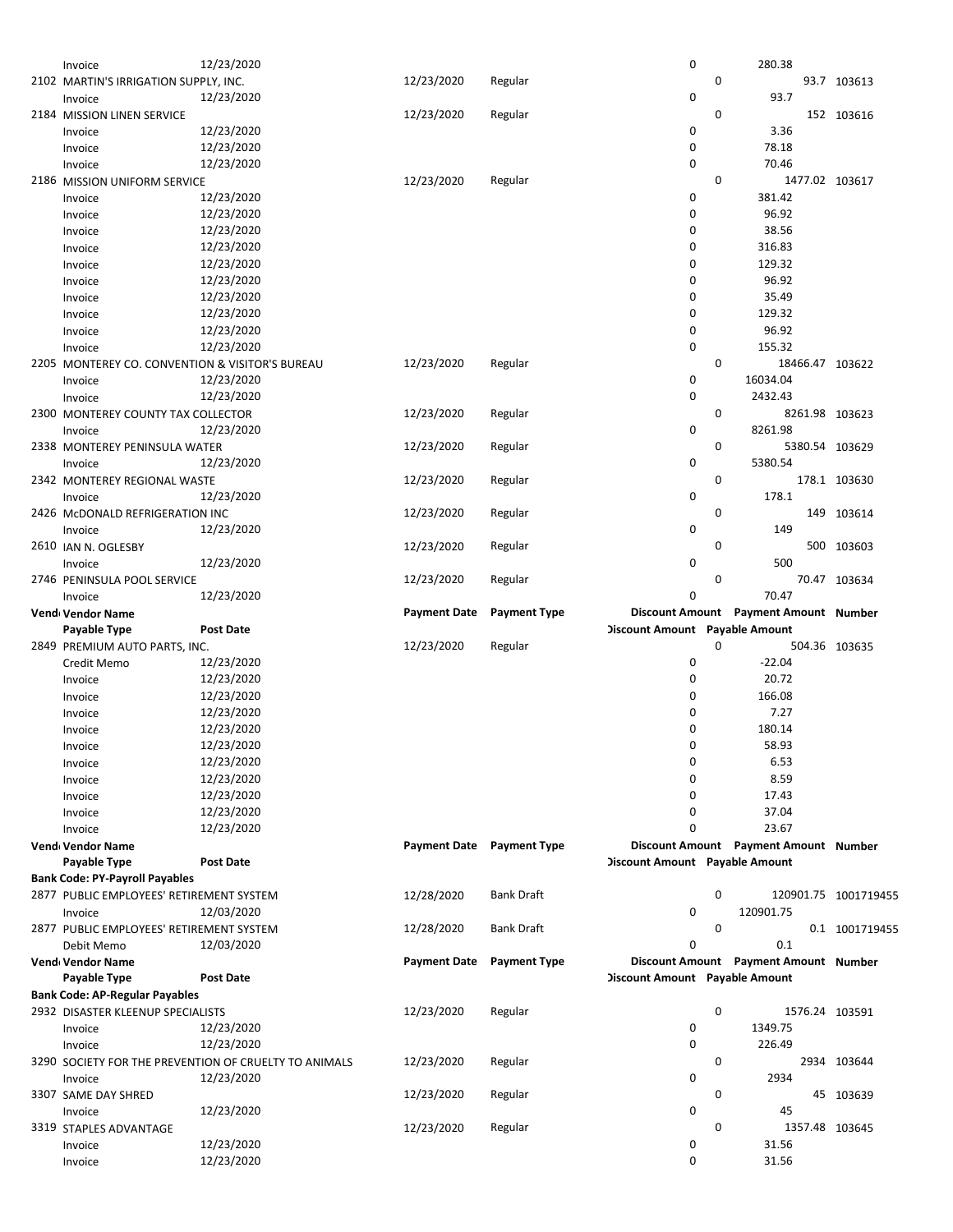| Invoice                             | 12/23/2020       |            |                                  | 0                              |   | 21.85                                 |               |
|-------------------------------------|------------------|------------|----------------------------------|--------------------------------|---|---------------------------------------|---------------|
| Invoice                             | 12/23/2020       |            |                                  | 0                              |   | 31.56                                 |               |
| Invoice                             | 12/23/2020       |            |                                  | 0                              |   | 108.23                                |               |
| Invoice                             | 12/23/2020       |            |                                  | 0                              |   | 211.81                                |               |
| Invoice                             | 12/23/2020       |            |                                  | 0                              |   | 106.49                                |               |
| Invoice                             | 12/23/2020       |            |                                  | 0                              |   | 307.41                                |               |
| Invoice                             | 12/23/2020       |            |                                  | 0                              |   | 48.06                                 |               |
| Invoice                             | 12/23/2020       |            |                                  | 0                              |   | 200.35                                |               |
| Invoice                             | 12/23/2020       |            |                                  | 0                              |   | 144.16                                |               |
| Invoice                             | 12/23/2020       |            |                                  | 0                              |   | 91.62                                 |               |
| Invoice                             | 12/23/2020       |            |                                  | 0                              |   | 22.82                                 |               |
| 3851 BOUND TREE MEDICAL, LLC        |                  | 12/23/2020 | Regular                          |                                | 0 |                                       | 196.1 103580  |
| Invoice                             | 12/23/2020       |            |                                  | 0                              |   | 196.1                                 |               |
| 4059 SILKSCREEN EXPRESS             |                  | 12/23/2020 | Regular                          |                                | 0 |                                       | 651.48 103642 |
| Invoice                             | 12/23/2020       |            |                                  | 0                              |   | 651.48                                |               |
| 4425 MONTEREY AUTO SUPPLY           |                  | 12/23/2020 | Regular                          |                                | 0 | 1234.31 103620                        |               |
| Invoice                             | 12/23/2020       |            |                                  | 0                              |   | 57.05                                 |               |
| Invoice                             | 12/23/2020       |            |                                  | 0                              |   | 217.16                                |               |
| Invoice                             | 12/23/2020       |            |                                  | 0                              |   | 291.24                                |               |
| Invoice                             | 12/23/2020       |            |                                  | 0                              |   | 120.48                                |               |
| Invoice                             | 12/23/2020       |            |                                  | 0                              |   | 154.03                                |               |
| Invoice                             | 12/23/2020       |            |                                  | 0                              |   | 35.09                                 |               |
| Invoice                             | 12/23/2020       |            |                                  | 0                              |   | 359.26                                |               |
| 4560 CONTE'S GENERATOR SERVICE      |                  | 12/23/2020 | Regular                          |                                | 0 |                                       | 2729 103585   |
| Invoice                             | 12/23/2020       |            |                                  | 0                              |   | 1200                                  |               |
| Invoice                             | 12/23/2020       |            |                                  | 0                              |   | 579                                   |               |
|                                     | 12/23/2020       |            |                                  | 0                              |   | 950                                   |               |
| Invoice                             |                  | 12/23/2020 | Regular                          |                                | 0 |                                       | 94.5 103637   |
| 6114 R.D. OFFUTT COMPANY<br>Invoice | 12/23/2020       |            |                                  | 0                              |   | 94.5                                  |               |
| 6193 PURCHASE POWER                 |                  | 12/23/2020 | Regular                          |                                | 0 |                                       | 1000 103636   |
|                                     | 12/23/2020       |            |                                  |                                |   | 1000                                  |               |
| Invoice                             |                  |            |                                  | 0                              | 0 |                                       | 197.31 103651 |
| 6197 U.S. BANK EQUIPMENT FINANCE    | 12/23/2020       | 12/23/2020 | Regular                          |                                |   |                                       |               |
| Invoice                             |                  |            |                                  | 0                              |   | 197.31                                |               |
|                                     |                  |            |                                  |                                |   |                                       |               |
| 6237 MARTIN B. FEENEY, PG, CHg      |                  | 12/23/2020 | Regular                          |                                | 0 | 9293.35 103612                        |               |
| Invoice                             | 12/23/2020       |            |                                  | 0                              |   | 9293.35                               |               |
| 6324 The Home Depot Pro             |                  | 12/23/2020 | Regular                          |                                | 0 | 1899.33 103648                        |               |
| Invoice                             | 12/23/2020       |            |                                  | 0                              |   | 1212.11                               |               |
| Invoice                             | 12/23/2020       |            |                                  | 0                              |   | 479.17                                |               |
| Invoice                             | 12/23/2020       |            |                                  | 0                              |   | 35.78                                 |               |
| Invoice                             | 12/23/2020       |            |                                  | 0                              |   | 172.27                                |               |
| Vend Vendor Name                    |                  |            | <b>Payment Date</b> Payment Type |                                |   | Discount Amount Payment Amount Number |               |
| Payable Type                        | <b>Post Date</b> |            |                                  | Discount Amount Payable Amount |   |                                       |               |
| 6379 MARINA COAST WATER DISTRICT    |                  | 12/23/2020 | Regular                          |                                | 0 | 5216.04 103611                        |               |
| Invoice                             | 12/23/2020       |            |                                  | 0                              |   | 3209.08                               |               |
| Invoice                             | 12/23/2020       |            |                                  | 0                              |   | 239.82                                |               |
| Invoice                             | 12/23/2020       |            |                                  | 0                              |   | 461.41                                |               |
| Invoice                             | 12/23/2020       |            |                                  | 0                              |   | 1305.73                               |               |
| 6441 CRITICAL REACH, INC.           |                  | 12/23/2020 | Regular                          |                                | 0 |                                       | 250 103587    |
| Invoice                             | 12/23/2020       |            |                                  | 0                              |   | 250                                   |               |
| 6553 COMCAST                        |                  | 12/23/2020 | Regular                          |                                | 0 |                                       | 300.06 103583 |
| Invoice                             | 12/23/2020       |            |                                  | 0                              |   | 300.06                                |               |
| 6599 MONTEREY PENINSULA ENGINEERING |                  | 12/23/2020 | Regular                          |                                | 0 | 88014.65 103627                       |               |
| Invoice                             | 12/23/2020       |            |                                  | 0                              |   | 88014.65                              |               |
| 6599 MONTEREY PENINSULA ENGINEERING |                  | 12/23/2020 | Regular                          |                                | 0 | 54610.75 103628                       |               |
| Invoice                             | 12/23/2020       |            |                                  | 0                              |   | 54610.75                              |               |
| 6671 VERIZON WIRELESS               |                  | 12/23/2020 | Regular                          |                                | 0 | 2098.89 103654                        |               |
| Invoice                             | 12/23/2020       |            |                                  | 0                              |   | 1038.2                                |               |
| Invoice                             | 12/23/2020       |            |                                  | 0                              |   | 38.01                                 |               |
| Invoice                             | 12/23/2020       |            |                                  | 0                              |   | 650.79                                |               |
| Invoice                             | 12/23/2020       |            |                                  | 0                              |   | 38.01                                 |               |
| Invoice                             | 12/23/2020       |            |                                  | 0                              |   | 333.88                                |               |
| 6747 AT&T MOBILITY                  |                  | 12/23/2020 | Regular                          |                                | 0 |                                       | 665.87 103577 |
| Invoice                             | 12/23/2020       |            |                                  | 0                              |   | 363.38                                |               |
| Invoice                             | 12/23/2020       |            |                                  | 0                              |   | 302.49                                |               |
| 6818 DE LAGE LANDEN                 |                  | 12/23/2020 | Regular                          |                                | 0 |                                       | 544.27 103589 |
| Invoice                             | 12/23/2020       |            |                                  | 0                              |   | 544.27                                |               |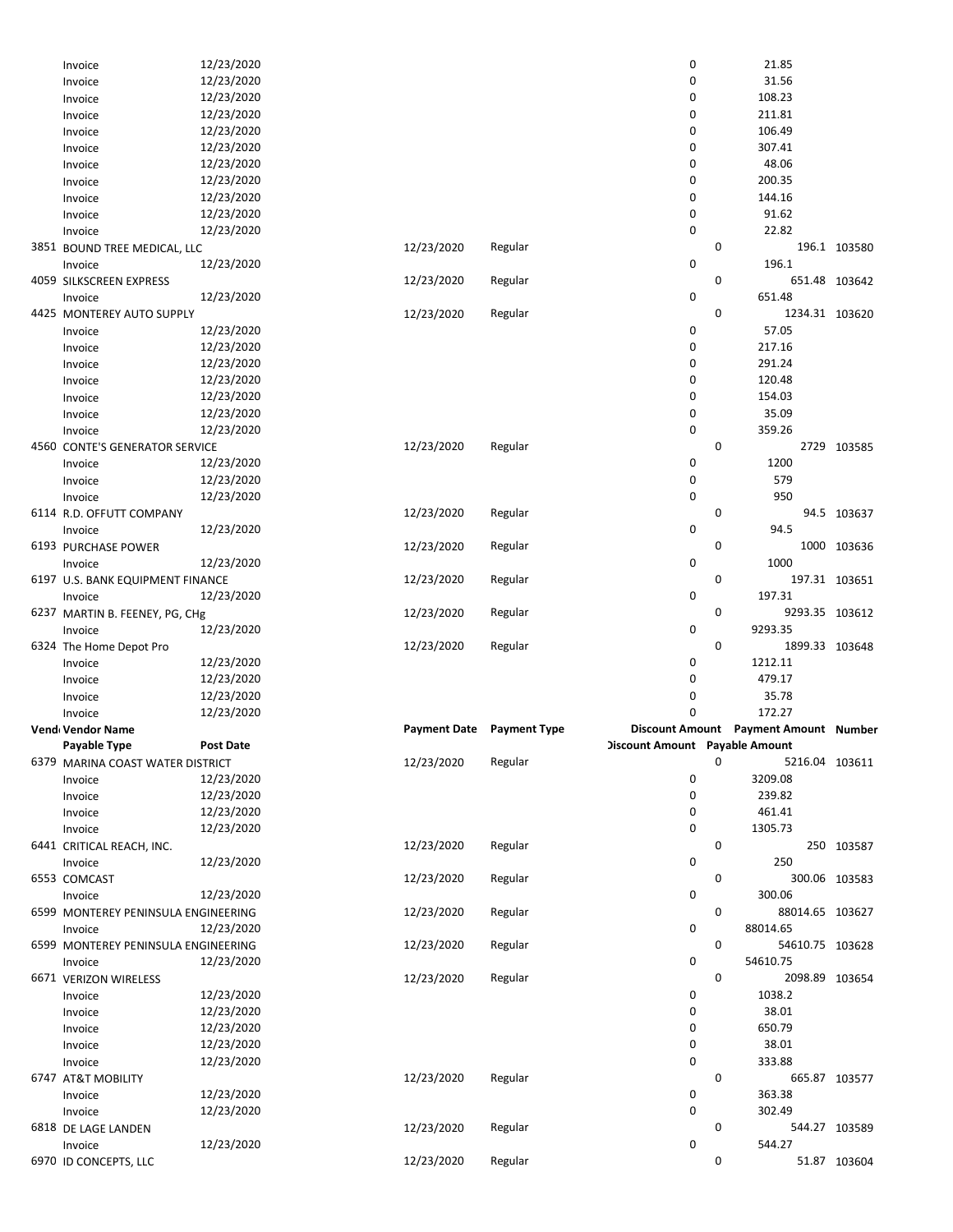| Invoice                                     | 12/23/2020               |                     |                     | 0                              | 51.87                                 |                 |
|---------------------------------------------|--------------------------|---------------------|---------------------|--------------------------------|---------------------------------------|-----------------|
| 7040 TAPCO                                  |                          | 12/23/2020          | Regular             |                                | $\mathbf 0$                           | 798.67 103647   |
|                                             | 12/23/2020               |                     |                     | 0                              | 798.67                                |                 |
| Invoice                                     |                          |                     |                     |                                |                                       |                 |
| 7112 ART BLACK                              |                          | 12/23/2020          | Regular             |                                | 0                                     | 1320 103575     |
| Invoice                                     | 12/23/2020               |                     |                     | 0                              | 440                                   |                 |
| Invoice                                     | 12/23/2020               |                     |                     | 0                              | 440                                   |                 |
|                                             | 12/23/2020               |                     |                     | 0                              | 440                                   |                 |
| Invoice                                     |                          |                     |                     |                                |                                       |                 |
| 7209 SESAC                                  |                          | 12/23/2020          | Regular             |                                | 0                                     | 965 103641      |
| Invoice                                     | 12/23/2020               |                     |                     | 0                              | 965                                   |                 |
| 7324 BEAR ELECTRICAL SOLUTIONS, INC.        |                          | 12/23/2020          | Regular             |                                | 0                                     | 190 103579      |
|                                             | 12/23/2020               |                     |                     | 0                              | 190                                   |                 |
| Invoice                                     |                          |                     |                     |                                |                                       |                 |
| 7488 L3HARRIS TECHNOLOGIES, INC.            |                          | 12/23/2020          | Regular             |                                | 0                                     | 837.81 103608   |
| Invoice                                     | 12/23/2020               |                     |                     | 0                              | 837.81                                |                 |
| 7713 UNIVERSITY CORPORATION AT MONTEREY BAY |                          | 12/23/2020          | Regular             |                                | 0                                     | 15000 103653    |
|                                             |                          |                     |                     |                                |                                       |                 |
| Invoice                                     | 12/23/2020               |                     |                     | 0                              | 15000                                 |                 |
| 7763 GREENWASTE RECOVERY, INC.              |                          | 12/23/2020          | Regular             |                                | 0                                     | 808.66 103600   |
| Invoice                                     | 12/23/2020               |                     |                     | 0                              | 808.66                                |                 |
| 8129 VORTEX INDUSTRIES, INC.                |                          | 12/23/2020          | Regular             |                                | 0                                     | 1632.03 103655  |
|                                             |                          |                     |                     |                                |                                       |                 |
| Invoice                                     | 12/23/2020               |                     |                     | 0                              | 1632.03                               |                 |
| 8273 SMILE BUSINESS PRODUCTS, INC.          |                          | 12/23/2020          | Regular             |                                | 0                                     | 158.37 103643   |
| Invoice                                     | 12/23/2020               |                     |                     | 0                              | 158.37                                |                 |
|                                             |                          |                     |                     |                                |                                       |                 |
| Vend Vendor Name                            |                          | <b>Payment Date</b> | <b>Payment Type</b> |                                | Discount Amount Payment Amount Number |                 |
| Payable Type                                | <b>Post Date</b>         |                     |                     | Discount Amount Payable Amount |                                       |                 |
| 8332 IVY SIMPSON                            |                          | 12/23/2020          | Regular             |                                | 0                                     | 216 103607      |
| Invoice                                     | 12/23/2020               |                     |                     | 0                              | 216                                   |                 |
|                                             |                          |                     |                     |                                |                                       |                 |
| 8338 FEDEX                                  |                          | 12/23/2020          | Regular             |                                | 0                                     | 57.99 103595    |
| Invoice                                     | 12/23/2020               |                     |                     | 0                              | 57.99                                 |                 |
| 8371 AMERICAN PUBLIC WORKS ASSOCIATION      |                          | 12/23/2020          | Regular             |                                | 0                                     | 1080 103573     |
| Invoice                                     | 12/23/2020               |                     |                     | 0                              | 1080                                  |                 |
|                                             |                          |                     |                     |                                |                                       |                 |
| 8493 CORODATA RECORDS MGMT., INC.           |                          | 12/23/2020          | Regular             |                                | 0                                     | 337.14 103586   |
| Invoice                                     | 12/23/2020               |                     |                     | 0                              | 337.14                                |                 |
| 8526 U.S. BANK ST. PAUL                     |                          | 12/23/2020          | Regular             |                                | 0                                     | 35881.25 103652 |
| Invoice                                     | 12/23/2020               |                     |                     | 0                              | 35881.25                              |                 |
|                                             |                          |                     |                     |                                |                                       |                 |
| 8669 NANCY V. BLACK                         |                          | 12/23/2020          | Regular             |                                | 0                                     | 2500 103631     |
| Invoice                                     | 12/23/2020               |                     |                     | 0                              | 2500                                  |                 |
| 8755 TRUST TWO - CORONA 1997 TRUST          |                          | 12/23/2020          | Regular             |                                | 0                                     | 2730 103650     |
|                                             |                          |                     |                     |                                |                                       |                 |
| Invoice                                     | 12/23/2020               |                     |                     | 0                              | 2730                                  |                 |
| 8791 MONTEREY ONE WATER                     |                          | 12/23/2020          | Regular             |                                | 0                                     | 4112.11 103624  |
| Invoice                                     | 12/23/2020               |                     |                     | 0                              | 55.2                                  |                 |
| Invoice                                     | 12/23/2020               |                     |                     | 0                              | 18.5                                  |                 |
|                                             |                          |                     |                     |                                |                                       |                 |
| Invoice                                     | 12/23/2020               |                     |                     | 0                              | 18.5                                  |                 |
| Invoice                                     | 12/23/2020               |                     |                     | 0                              | 80.56                                 |                 |
| Invoice                                     | 12/23/2020               |                     |                     | 0                              | 80.56                                 |                 |
| Invoice                                     | 12/23/2020               |                     |                     | 0                              | 55.2                                  |                 |
|                                             |                          |                     |                     |                                |                                       |                 |
| Invoice                                     | 12/23/2020               |                     |                     | 0                              | 276                                   |                 |
| Invoice                                     | 12/23/2020               |                     |                     | 0                              | 18.5                                  |                 |
| Invoice                                     | 12/23/2020               |                     |                     | 0                              | 879.05                                |                 |
|                                             | 12/23/2020               |                     |                     | 0                              | 80.56                                 |                 |
| Invoice                                     |                          |                     |                     |                                |                                       |                 |
| Invoice                                     | 12/23/2020               |                     |                     | 0                              | 1094.08                               |                 |
| Invoice                                     | 12/23/2020               |                     |                     | 0                              | 165.6                                 |                 |
| Invoice                                     | 12/23/2020               |                     |                     | 0                              | 221.9                                 |                 |
|                                             |                          |                     |                     |                                |                                       |                 |
| Invoice                                     | 12/23/2020               |                     |                     | 0                              | 30.9                                  |                 |
| Invoice                                     | 12/23/2020               |                     |                     | 0                              | 1037                                  |                 |
| 8791 MONTEREY ONE WATER                     |                          | 12/23/2020          | Regular             |                                | 0                                     | 187 103625      |
| Invoice                                     | 12/23/2020               |                     |                     | 0                              | 187                                   |                 |
|                                             |                          |                     |                     |                                |                                       |                 |
| 8791 MONTEREY ONE WATER                     |                          | 12/23/2020          | Regular             |                                | 0                                     | 595 103626      |
| Invoice                                     | 12/23/2020               |                     |                     | 0                              | 595                                   |                 |
| 8975 CA DIESEL COMPLAINCE, INC.             |                          | 12/23/2020          | Regular             |                                | 0                                     | 852 103581      |
| Invoice                                     | 12/23/2020               |                     |                     | 0                              | 852                                   |                 |
|                                             |                          |                     |                     |                                |                                       |                 |
| 8980 ATHENA OCCMED                          |                          | 12/23/2020          | Regular             |                                | 0                                     | 2880 103578     |
| Invoice                                     | 12/23/2020               |                     |                     | 0                              | 2880                                  |                 |
| 9031 HAILEY NELSON                          |                          | 12/23/2020          | Regular             |                                | 0                                     | 470 103601      |
|                                             | 12/23/2020               |                     |                     |                                | 180                                   |                 |
| Invoice                                     |                          |                     |                     | 0                              |                                       |                 |
| Invoice                                     | 12/23/2020               |                     |                     | 0                              | 50                                    |                 |
|                                             |                          |                     |                     |                                |                                       |                 |
| Invoice                                     | 12/23/2020               |                     |                     | 0                              | 110                                   |                 |
|                                             |                          |                     |                     |                                |                                       |                 |
| Invoice<br>Invoice                          | 12/23/2020<br>12/23/2020 |                     |                     | 0<br>0                         | 20<br>110                             |                 |